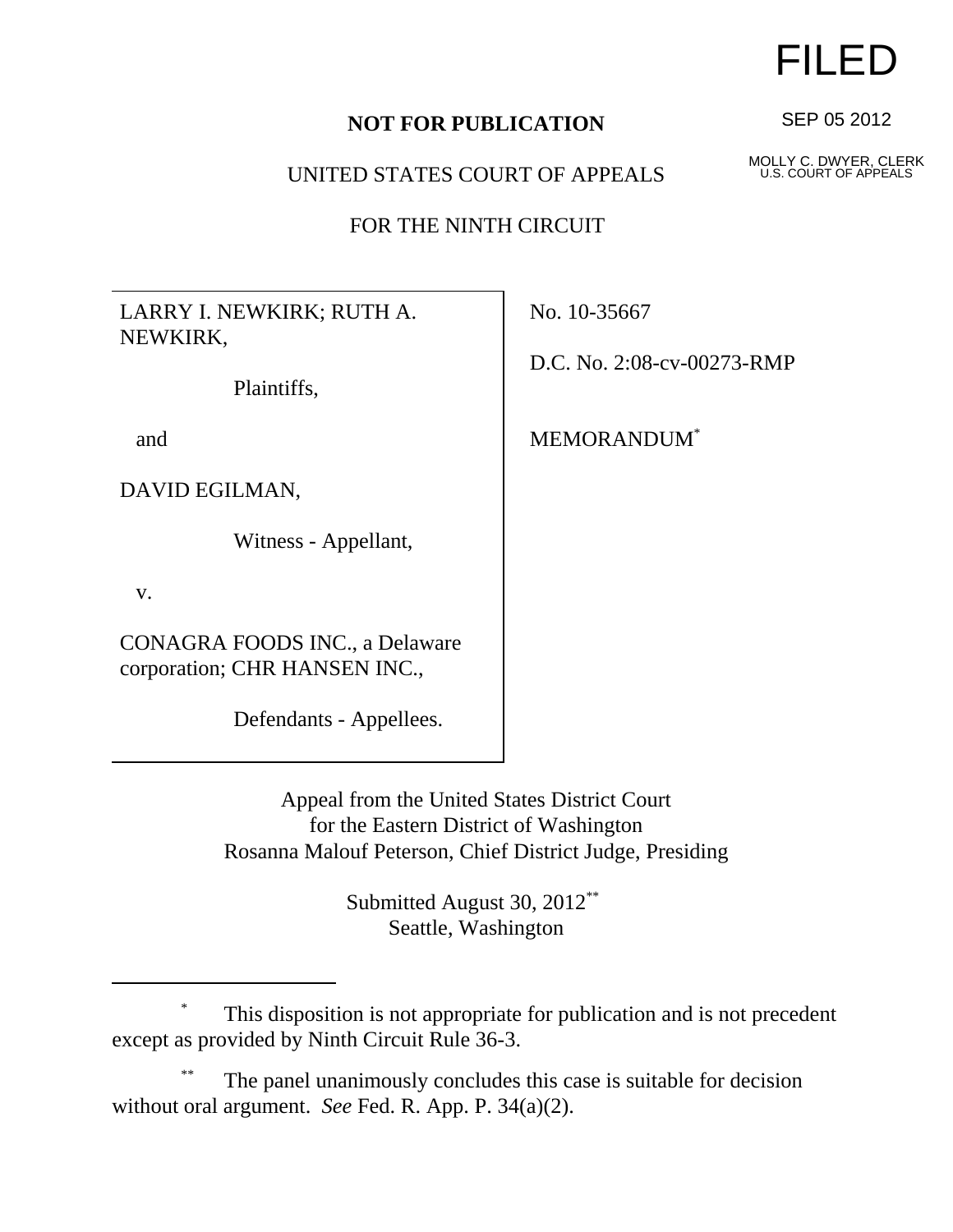Before: SCHROEDER and GOULD, Circuit Judges, and FRIEDMAN, Senior District Judge.\*\*\*

Appellant, Dr. David Egilman, was a proposed expert witness for plaintiffs Larry and Ruth Newkirk in a toxic tort action against ConAgra and Chr. Hansen, Inc. ("Defendants"). Defendants filed joint motions to exclude Dr. Egilman's testimony. The district court granted the motions and also entered summary judgment for Defendants. Egilman appeals the exclusion of his testimony, claiming that the district court abused its discretion by using defamatory language in its order.

We have allowed nonparty appellate standing "only when  $(1)$  the appellant, though not a party, participated in the district court proceedings, and (2) the equities of the case weigh in favor of hearing the appeal." *Hilao v. Estate of Marcos*, 393 F.3d 987, 992 (9th Cir. 2004) (quoting *S. Cal. Edison Co. v. Lynch*, 307 F.3d 794, 804 (9th Cir. 2002)). Appellant's participation in the district court consisted of filing reports in his capacity as an expert. His participation was not akin to party participation. He did not file papers objecting to the order excluding his testimony. He did not argue the legal merits of the motion to exclude his

The Honorable Paul L. Friedman, Senior District Judge for the U.S. District Court for the District of Columbia, sitting by designation.